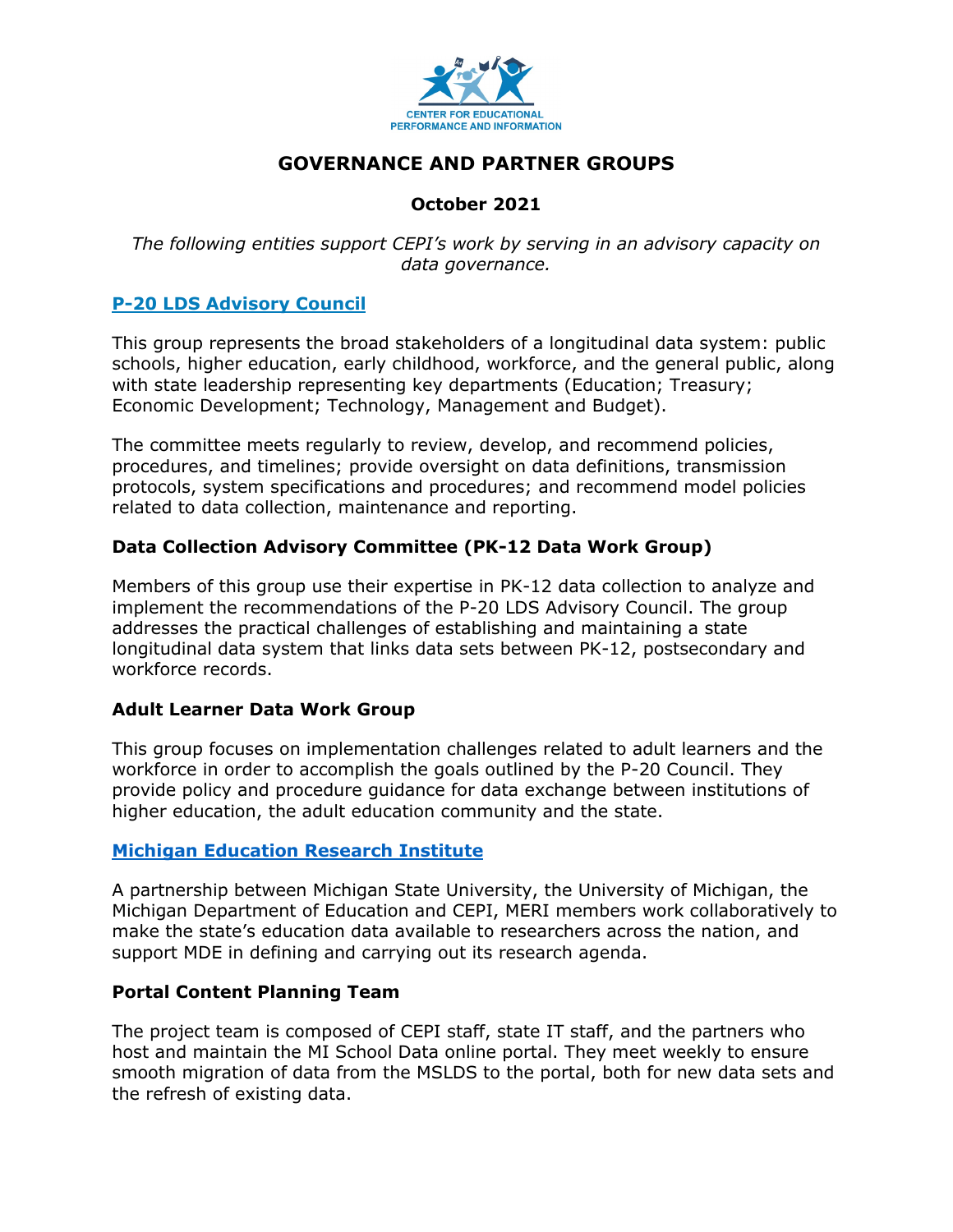Their responsibilities include analyzing optimum ways of presenting the data; ensuring a consistent and clear user interface; setting priorities and timelines; managing the testing, preview, and full deployment phases of new data uploads; addressing user issues and feedback; and determining security policies and procedures.

#### **Professional Development Advisory Group**

This group determines and implements strategies to meet MI School Data user needs. Priorities include providing online user support such as help content and tutorials; promoting inquiry by all audiences, from parents to policy makers to researchers; and determining the need for and providing professional development training that is both relevant and accessible to the education community. The group includes experienced local education agency staff who understand the needs of educators and administrators as they connect data to classroom practices and school improvement plans.

# **Data Coordinators Working Group**

This data governance team works to align the needs of the Michigan Department of Education and CEPI as they relate to educational metadata (data collection file layouts, definitions, business rules, calculated variables, metrics and reporting structures). The team focuses both on legacy system data challenges and emerging needs that result from policy shifts, rules, regulations and program needs at the state and federal levels. The governance emphasis here is on high quality, timely and accurate data collection processes.

#### **MCCDI Activities Classification Structure Advisory Committee**

Comprising members from the House and Senate fiscal agencies, LEO's Workforce Development, CEPI, the State Budget Office, the governor's policy office, and four representatives of the Michigan Community College Association, this group provides advice on the management of the Michigan Community College Data Inventory. The MCCDI provides policymakers and the public with summary information about the activity, enrollment, resources and financial standing of state-supported community colleges.

#### **National Affiliations**

CEPI is at the table, and in many cases is at the forefront, of several national initiatives to support data quality and data driven decision making in the education realm. Among these are [Common Education Data Standards,](https://ceds.ed.gov/) Generate Governance Group, Data Standards-Based Infrastructure Implementation Workgroup, [Council of](https://ccsso.org/education-information-management-advisory-collaborative-eimac)  [Chief State School Officers Education Information Management Advisory](https://ccsso.org/education-information-management-advisory-collaborative-eimac)  [Collaborative,](https://ccsso.org/education-information-management-advisory-collaborative-eimac) [Data Quality Campaign](https://dataqualitycampaign.org/) and [National Center for Education Statistics.](https://nces.ed.gov/programs/slds/)

#### **Other Collaborations**